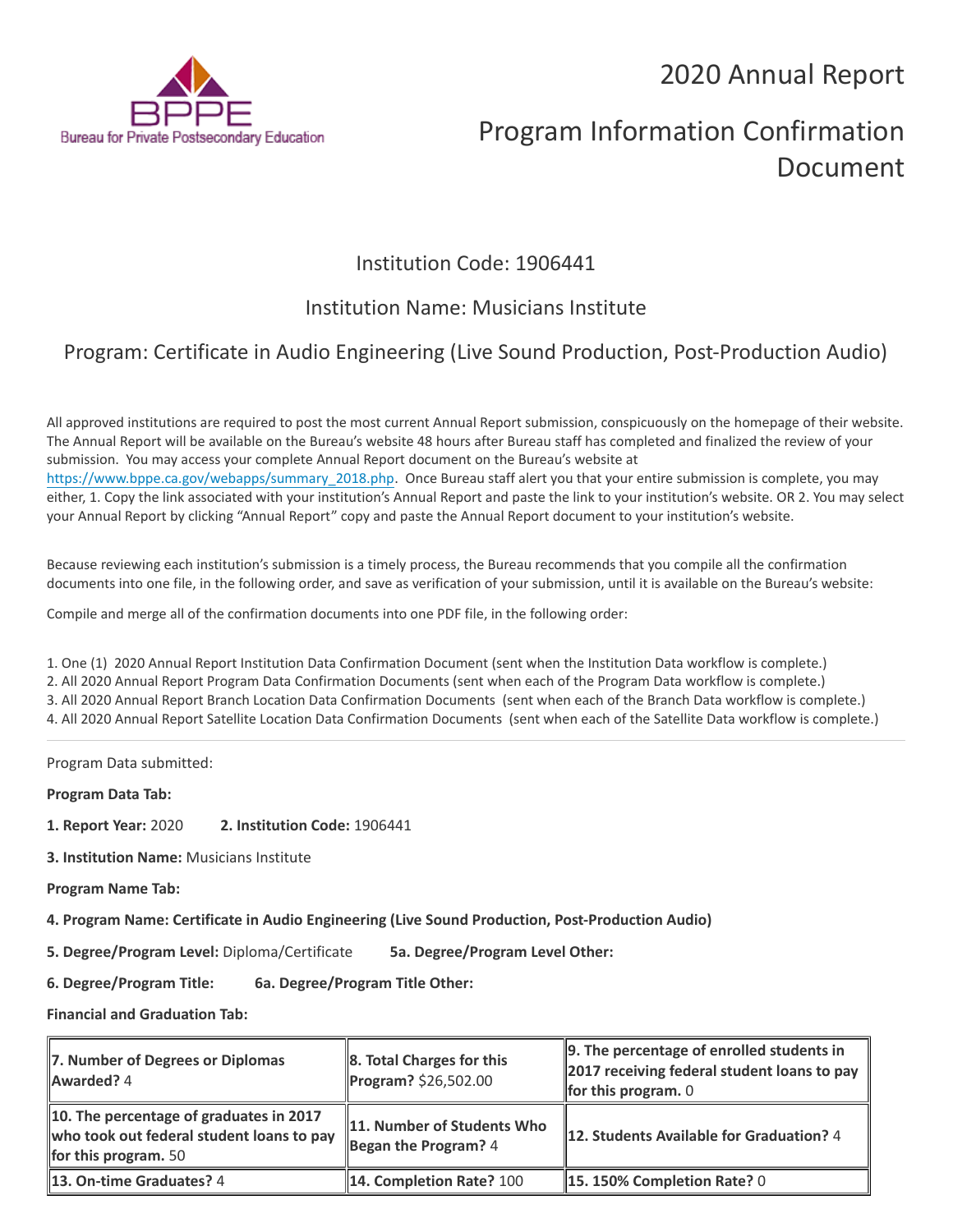#### **16. Is the above data taken from the Integrated Postsecondary Education Data System (IPEDS) of the United States Department of Education?** Yes

#### **Placement Data Tab:**

CEC § 94929.5 requires institutions to report placement data for every program that is designed or advertised to lead to a particular career, or advertised or promoted with any claim regarding job placement.

| 17. Graduates Available for<br><b>Employment?</b> 4                                                                                                                | 18 Graduates Employed in the<br>$\blacktriangleright$ Field? 1 | 19. Placement Rate? 25 |  |  |
|--------------------------------------------------------------------------------------------------------------------------------------------------------------------|----------------------------------------------------------------|------------------------|--|--|
| 20. Graduates Employed in the field                                                                                                                                |                                                                |                        |  |  |
| 20b. At least 30 hours per week? 1<br>20a. 20 to 29 hours per week? $0$                                                                                            |                                                                |                        |  |  |
| $\ $ 21. Indicate the number of graduates employed                                                                                                                 |                                                                |                        |  |  |
| 21a. In a single position in the field of study: 1<br>21b. Concurrent aggregated positions in the field of<br>study: $0$                                           |                                                                |                        |  |  |
| 21d. By the institution or an employer owned by the institution, or<br>21c. Freelance/self-employed: 0<br>an employer who shares ownership with the institution: 1 |                                                                |                        |  |  |

#### **Exam Passage Rate Tab:**

5 CCR §74112(j) requires the institution to collect the exam passage data directly from its graduates if the exam passage data is not available from the licensing agency.

**22. Does this educational program lead to an occupation that requires State licensing?** No

#### **22a. Do graduates have the option or requirement for more than one type of State licensing exam?**

 **Option/Requirement #1: Option/Requirement #2: Option/Requirement #3: Option/Requirement #4:**

**Exam Passage Rate - Year 1 Tab:**

**23. Name of the State licensing entity that licenses the field:** No

**24. Name of Exam?**

| 25. Number of Graduates Taking | 26. Number Who Passed the | 27. Number Who Failed the | $\ $ 28. Passage |
|--------------------------------|---------------------------|---------------------------|------------------|
| <b>State Exam?</b>             | <b>State Exam?</b>        | <b>State Exam?</b>        | Rate?            |

**29. Is This Data from the State Licensing Agency that Administered the Exam? 29a. Name of Agency:**

**30. If the response to #29 is "No", provide a description of the process used for Attempting to Contact Students.**

**Exam Passage Rate - Year 2 Tab:**

**31. Name of the State licensing entity that licenses the field:**

**32. Name of Exam?**

| 33. Number of Graduates Taking | 34. Number Who Passed the | <b>35. Number Who Failed the</b> | $\parallel$ 36. Passage |
|--------------------------------|---------------------------|----------------------------------|-------------------------|
| <b>State Exam?</b>             | <b>State Exam?</b>        | <b>State Exam?</b>               | $\parallel$ Rate?       |

**37. Is This Data from the State Licensing Agency that Administered the Exam? 37a. Name of Agency:**

**38. If the response to #37 is "No", provide a description of the process used for Attempting to Contact Students.** 

**Salary Data Tab:**